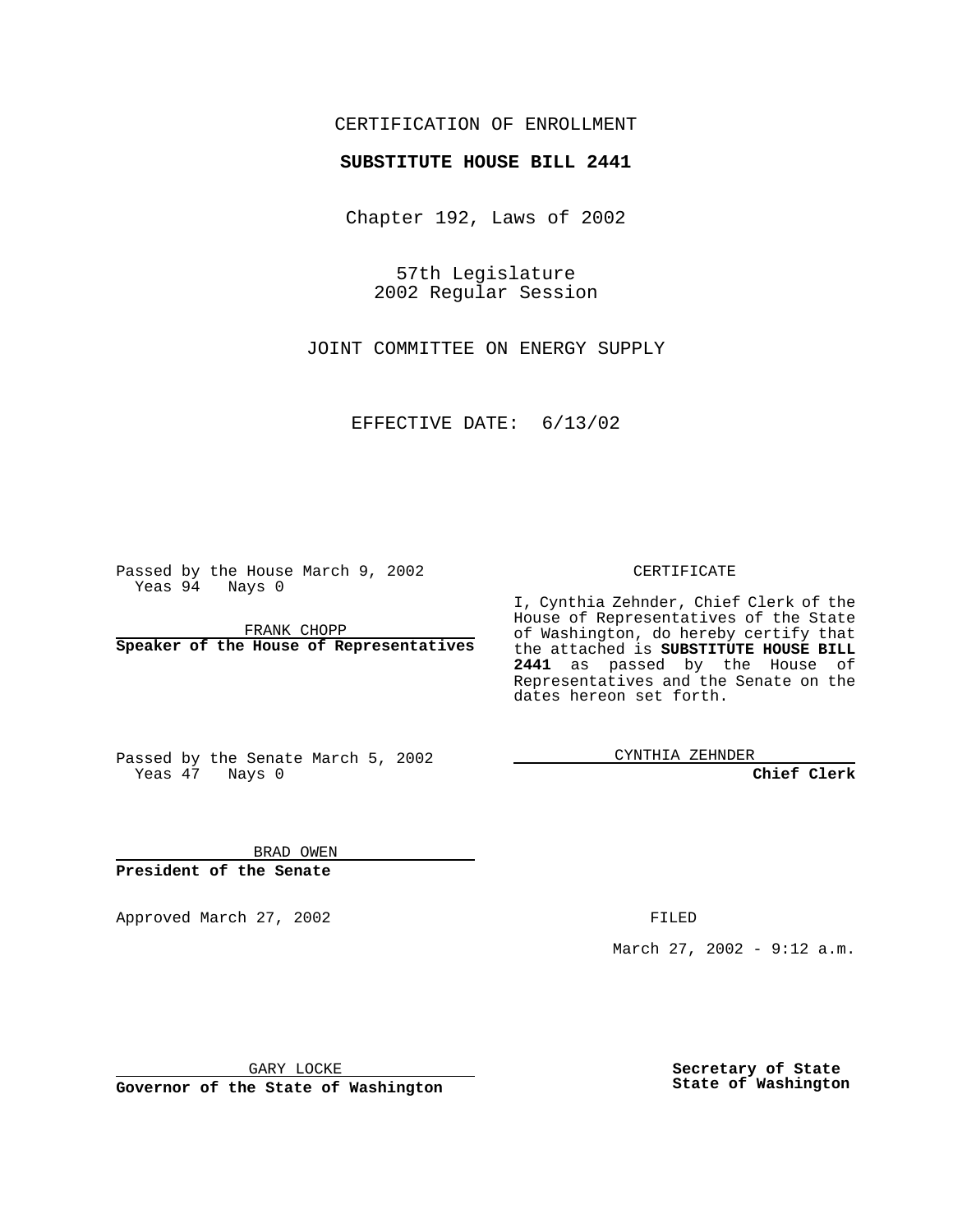## **SUBSTITUTE HOUSE BILL 2441** \_\_\_\_\_\_\_\_\_\_\_\_\_\_\_\_\_\_\_\_\_\_\_\_\_\_\_\_\_\_\_\_\_\_\_\_\_\_\_\_\_\_\_\_\_\_\_

\_\_\_\_\_\_\_\_\_\_\_\_\_\_\_\_\_\_\_\_\_\_\_\_\_\_\_\_\_\_\_\_\_\_\_\_\_\_\_\_\_\_\_\_\_\_\_

#### AS AMENDED BY THE SENATE

Passed Legislature - 2002 Regular Session

#### **State of Washington 57th Legislature 2002 Regular Session**

**By** House Committee on Technology, Telecommunications & Energy (originally sponsored by Representatives Crouse, Morris, DeBolt, Wood, Berkey, Bush, Hunt, Ruderman, Delvin, Esser, Anderson and Pflug)

Read first time 02/01/2002. Referred to Committee on .

1 AN ACT Relating to amending the authority and duties of the joint 2 committee on energy supply; and amending RCW 44.39.070 and 43.21G.040.

3 BE IT ENACTED BY THE LEGISLATURE OF THE STATE OF WASHINGTON:

4 **Sec. 1.** RCW 44.39.070 and 1977 ex.s. c 328 s 18 are each amended 5 to read as follows:

 $(1)$  The committee shall  $((on+y))$  meet and function at the following times: (a) At least once per year or at anytime upon the call of the chair to receive information related to the state or regional energy supply situation; (b) during a condition of energy supply alert or 10 energy emergency; and (c) upon the call of the chair, in response to 11 gubernatorial action to terminate such a condition. Upon the declaration by the governor of a condition of energy supply alert or 13 energy emergency, the committee on energy ((and utilities)) supply shall meet to receive any plans proposed by the governor for programs, controls, standards, and priorities for the production, allocation, and consumption of energy during any current or anticipated condition of energy supply alert or energy emergency, any proposed plans for the suspension or modification of existing rules of the Washington Administrative Code, and any other relevant matters the governor deems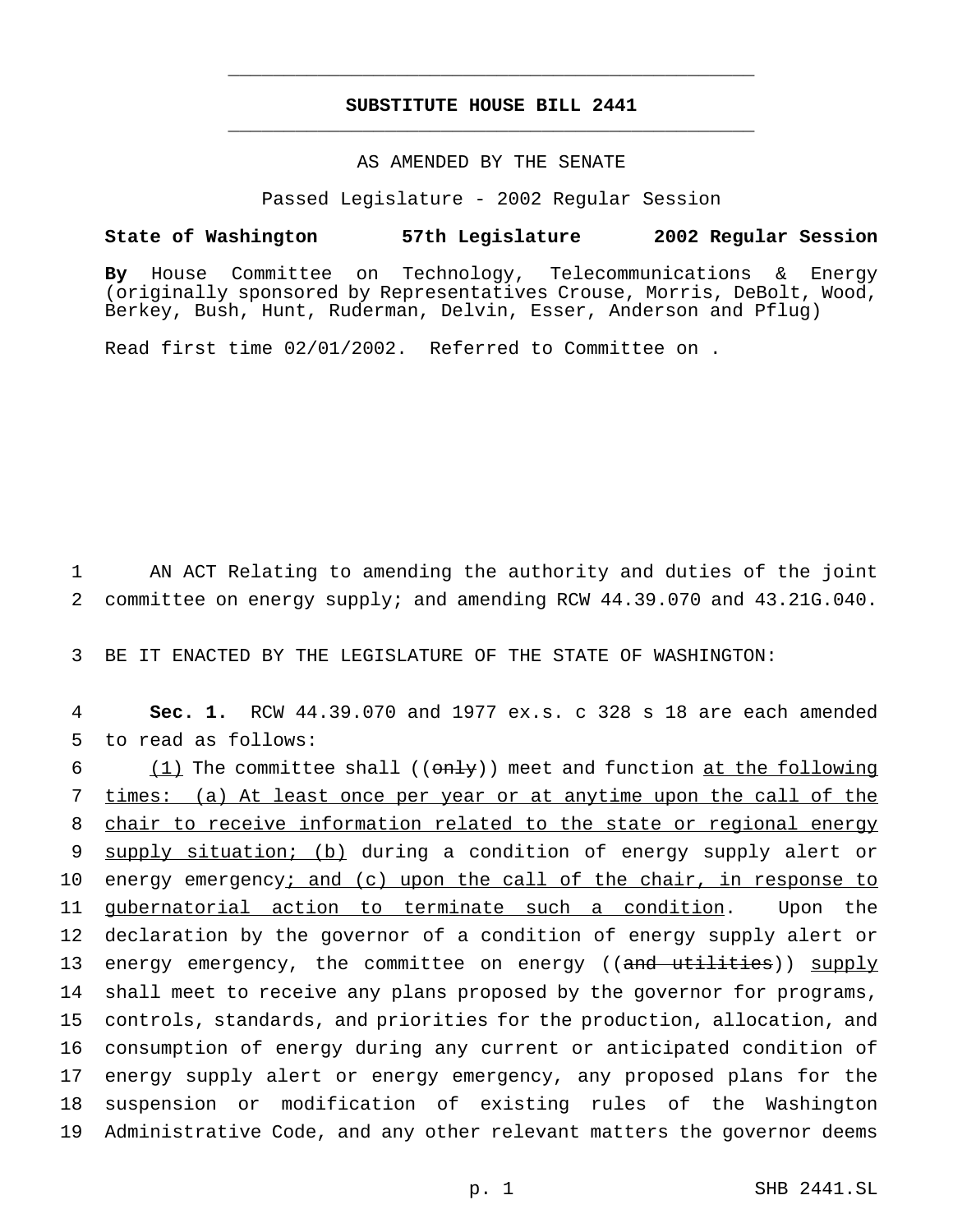desirable. The committee shall review such plans and matters and shall transmit its recommendations to the governor for review. The committee ((shall)) may review any voluntary programs or local or regional programs for the production, allocation, or consumption of energy which have been submitted to the committee.

 (2) The committee shall receive any request from the governor for the approval of a declaration of a condition of energy emergency as provided in RCW 43.21G.040 as now or hereafter amended and shall either approve or disapprove such request.

10 (3) During a condition of energy supply alert, the committee shall: 11 (a) Receive any request from the governor for an extension of the 12 condition of energy supply alert for an additional ((sixty)) period of 13 time not to exceed ninety consecutive days and the findings upon which 14 such request is based; (b) receive any request from the governor for 15 subsequent extensions of the condition of energy supply alert for an 16 additional period of time not to exceed one hundred twenty consecutive 17 days and the findings upon which such a request is based; and ((shall)) 18 (c) either approve or disapprove ((such request)) the requested 19 extensions. When approving a request, the committee may specify a 20 longer period than requested, up to ninety days for initial extensions 21 and one hundred twenty days for additional extensions.

22  $(4)$  During a condition of energy emergency the committee shall: 23 (a) Receive any request from the governor for an extension of the 24 condition of energy emergency for an additional period of time not to 25 exceed forty-five consecutive days and the finding upon which any such 26 request is based; (b) receive any request from the governor for 27 subsequent extensions of the condition of energy emergency for an 28 additional period of time not to exceed sixty consecutive days and the 29 findings upon which such a request is based; and ((shall)) (c) either 30 approve or disapprove ((such request)) the requested extensions. When 31 approving a request, the committee may specify a longer period than 32 requested, up to forty-five days for initial extensions and sixty days 33 for additional extensions.

34 **Sec. 2.** RCW 43.21G.040 and 1987 c 505 s 83 are each amended to 35 read as follows:

36 (1) The governor may subject to the definitions and limitations 37 provided in this chapter: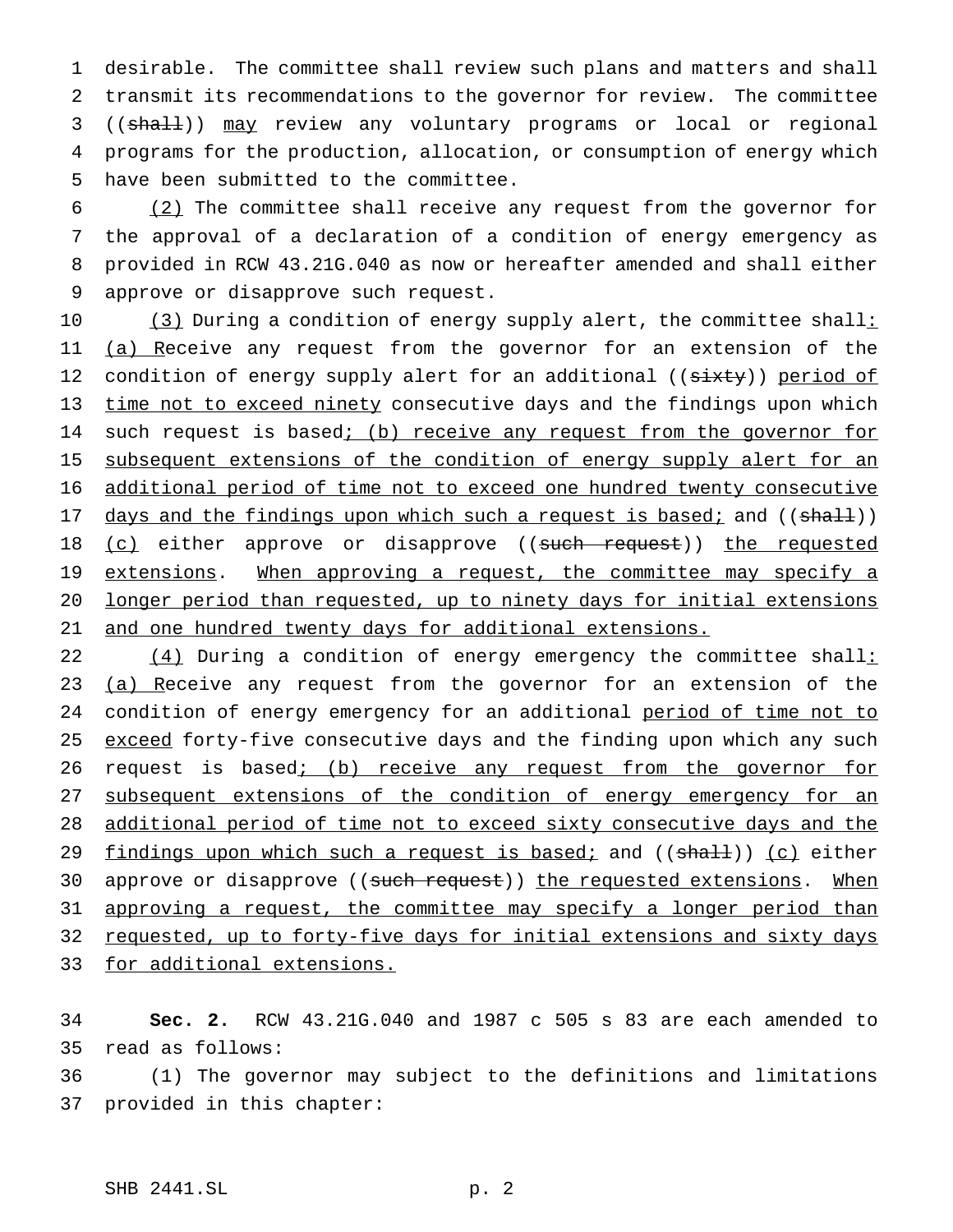(a) Upon finding that an energy supply alert exists within this state or any part thereof, declare a condition of energy supply alert; or

 (b) Upon finding that an energy emergency exists within this state or any part thereof, declare a condition of energy emergency. A condition of energy emergency shall terminate thirty consecutive days after the declaration of such condition if the legislature is not in session at the time of such declaration and if the governor fails to convene the legislature pursuant to Article III, section 7 of the Constitution of the state of Washington within thirty consecutive days of such declaration. If the legislature is in session or convened, in accordance with this subsection, the duration of the condition of energy emergency shall be limited in accordance with subsection (3) of this section.

 Upon the declaration of a condition of energy supply alert or energy emergency, the governor shall present to the committee any proposed plans for programs, controls, standards, and priorities for the production, allocation, and consumption of energy during any current or anticipated condition of energy emergency, any proposed plans for the suspension or modification of existing rules of the Washington Administrative Code, and any other relevant matters the governor deems desirable. The governor shall review any recommendations of the committee concerning such plans and matters.

 Upon the declaration of a condition of energy supply alert or energy emergency, the emergency powers as set forth in this chapter shall become effective only within the area described in the declaration.

 (2) A condition of energy supply alert shall terminate ninety consecutive days after the declaration of such condition unless:

 (a) Extended by the governor upon issuing a finding that the energy supply alert continues to exist, and with prior approval of such an extension by the committee; or

 (b) Extended by the governor based on a declaration by the president of the United States of a national state of emergency in regard to energy supply; or

 (c) Upon the request of the governor, extended by declaration of the legislature by concurrent resolution of a continuing energy supply alert.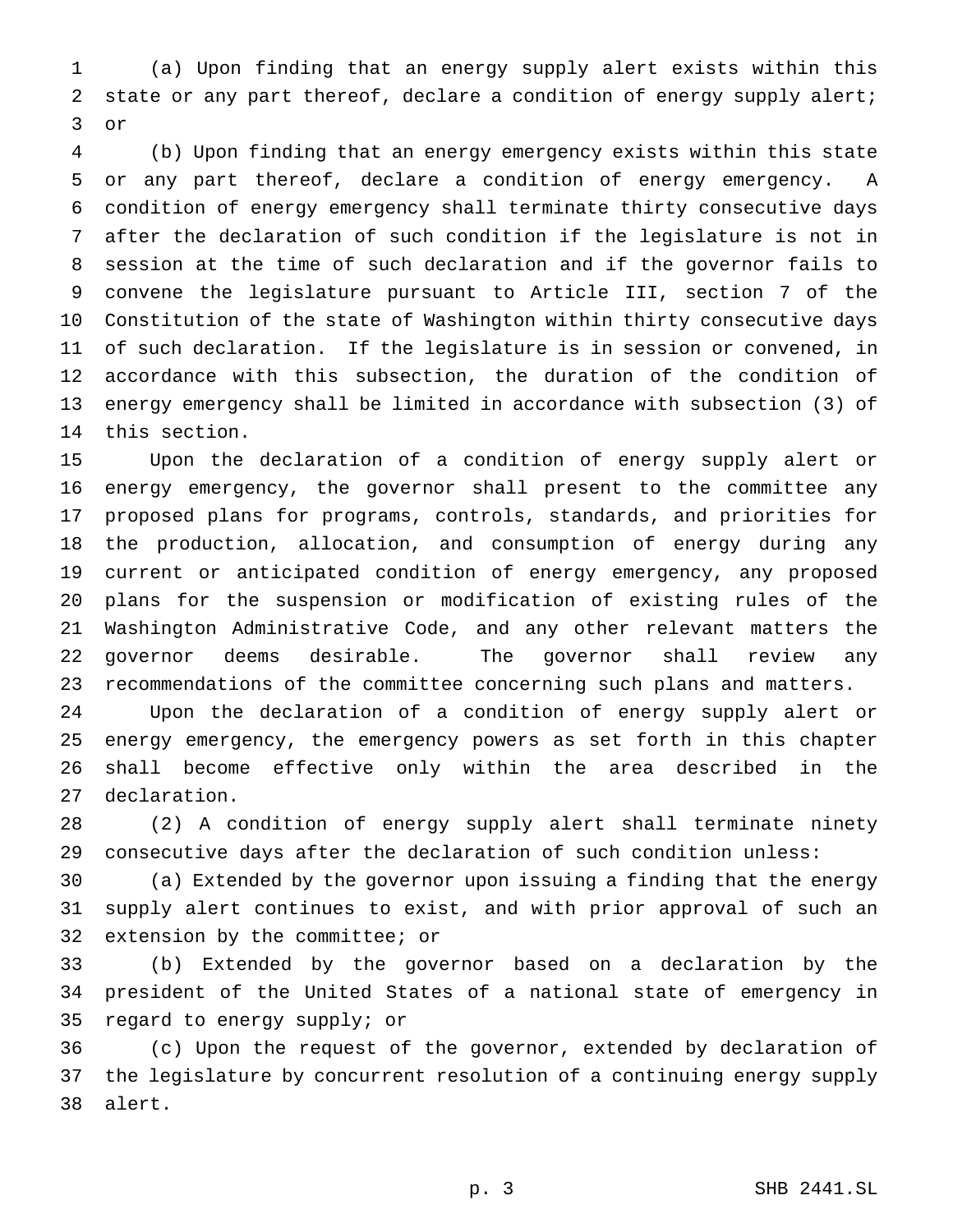((In the event any such initial extension is implemented, the condition shall terminate one hundred and fifty consecutive days after the declaration of such condition. One or more subsequent extensions 4 may be implemented through the extension procedures set forth in this 5 subsection. In the event any such subsequent extension is implemented, the condition shall terminate sixty consecutive days after the 7 implementation of such extension.))

 An initial extension of an energy supply alert approved and implemented under this subsection shall be for a specified period of 10 time not to exceed ninety consecutive days after the expiration of the original declaration. Any subsequent extensions shall be for a specified period of time not to exceed one hundred twenty consecutive days after the expiration of the previous extension.

 (3) A condition of energy emergency shall terminate forty-five consecutive days after the declaration of such condition unless:

 (a) Extended by the governor upon issuing a finding that the energy emergency continues to exist, and with prior approval of such an extension by the committee; or

 (b) Extended by the governor based on a declaration by the president of the United States of a national state of emergency in regard to energy supply; or

 (c) Upon the request of the governor, extended by declaration of the legislature by concurrent resolution of a continuing energy emergency.

25 ((<del>In the event any such initial extension is implemented, the</del> condition shall terminate ninety consecutive days after the declaration 27 of such condition. One or more subsequent extensions may be implemented through the extension procedures set forth in this 29 subsection. In the event any such subsequent extension is implemented, 30 the condition shall terminate forty-five consecutive days after the 31 implementation of such extension.))

 An initial extension of an energy emergency approved and implemented under this subsection shall be for a specified period of 34 time not to exceed forty-five consecutive days after the expiration of the original declaration. Any subsequent extensions shall be for a specified period of time not to exceed sixty consecutive days after the 37 expiration of the previous extension.

 (4) A condition of energy supply alert or energy emergency shall cease to exist upon a declaration to that effect by either of the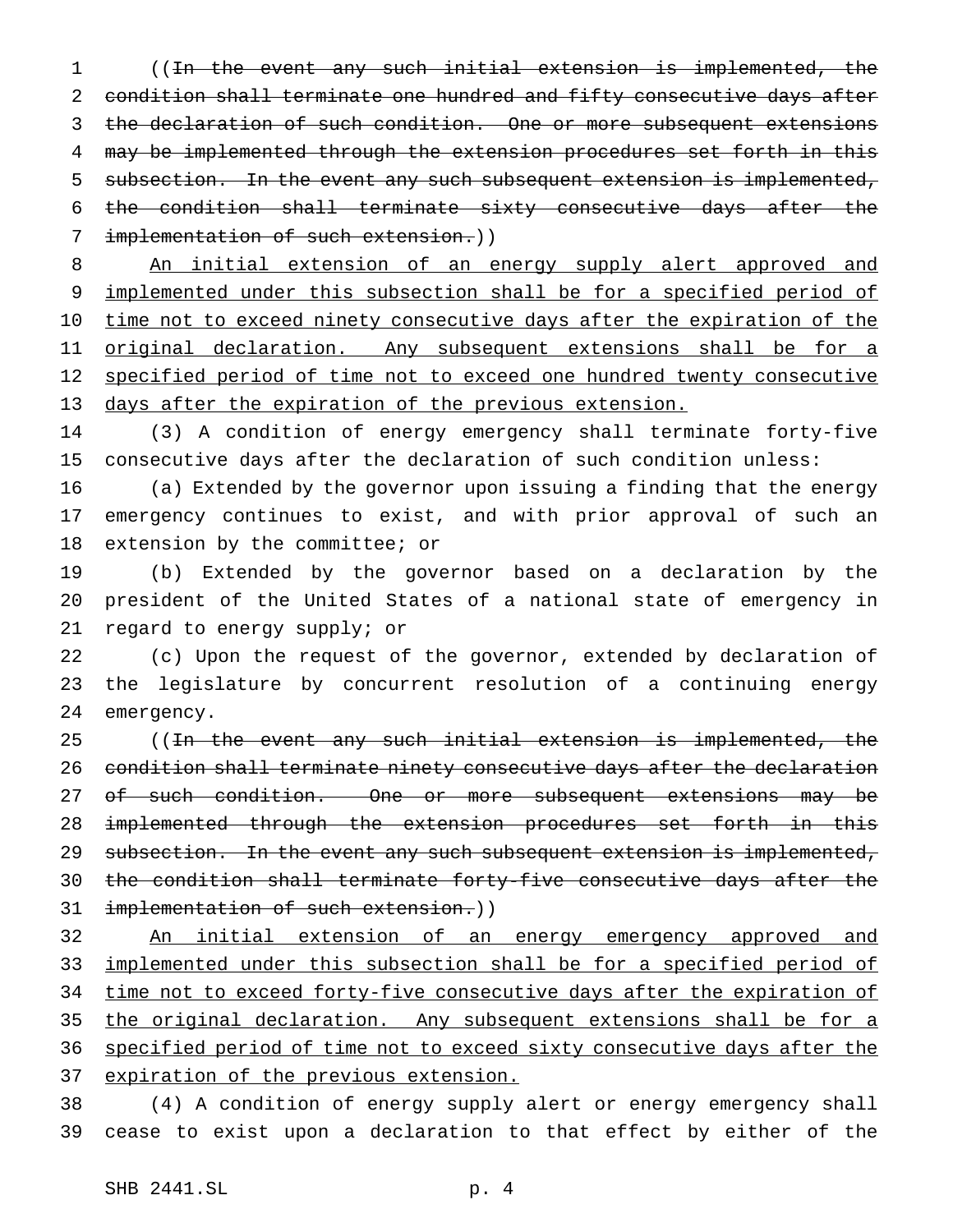following: (a) The governor; or (b) the legislature, by concurrent resolution, if in regular or special session: PROVIDED, That the governor shall terminate a condition of energy supply alert or energy emergency when the energy supply situation upon which the declaration of a condition of energy supply alert or energy emergency was based no longer exists.

 (5) In a condition of energy supply alert, the governor may, as deemed necessary to preserve and protect the public health, safety, and general welfare, and to minimize, to the fullest extent possible, the injurious economic, social, and environmental consequences of such energy supply alert, issue orders to: (a) Suspend or modify existing rules of the Washington Administrative Code of any state agency relating to the consumption of energy by such agency or to the production of energy, and (b) direct any state or local governmental agency to implement programs relating to the consumption of energy by the agency which have been developed by the governor or the agency and reviewed by the committee.

 (6) In addition to the powers in subsection (5) of this section, in a condition of energy emergency, the governor may, as deemed necessary to preserve and protect the public health, safety, and general welfare, and to minimize, to the fullest extent possible, the injurious economic, social, and environmental consequences of such an emergency, issue orders to: (a) Implement programs, controls, standards, and priorities for the production, allocation, and consumption of energy; (b) suspend and modify existing pollution control standards and requirements or any other standards or requirements affecting or affected by the use of energy, including those relating to air or water quality control; and (c) establish and implement regional programs and agreements for the purposes of coordinating the energy programs and actions of the state with those of the federal government and of other states and localities.

 (7) The governor shall make a reasonable, good faith effort to 33 provide the committee with notice when the governor is considering 34 declaring a condition of energy supply alert or energy emergency. The governor shall immediately transmit the declaration of a condition of energy supply alert or energy emergency and the findings upon which the declaration is based and any orders issued under the powers granted in 38 this chapter to the committee. The governor shall provide the 39 committee with at least fourteen days' notice when requesting an